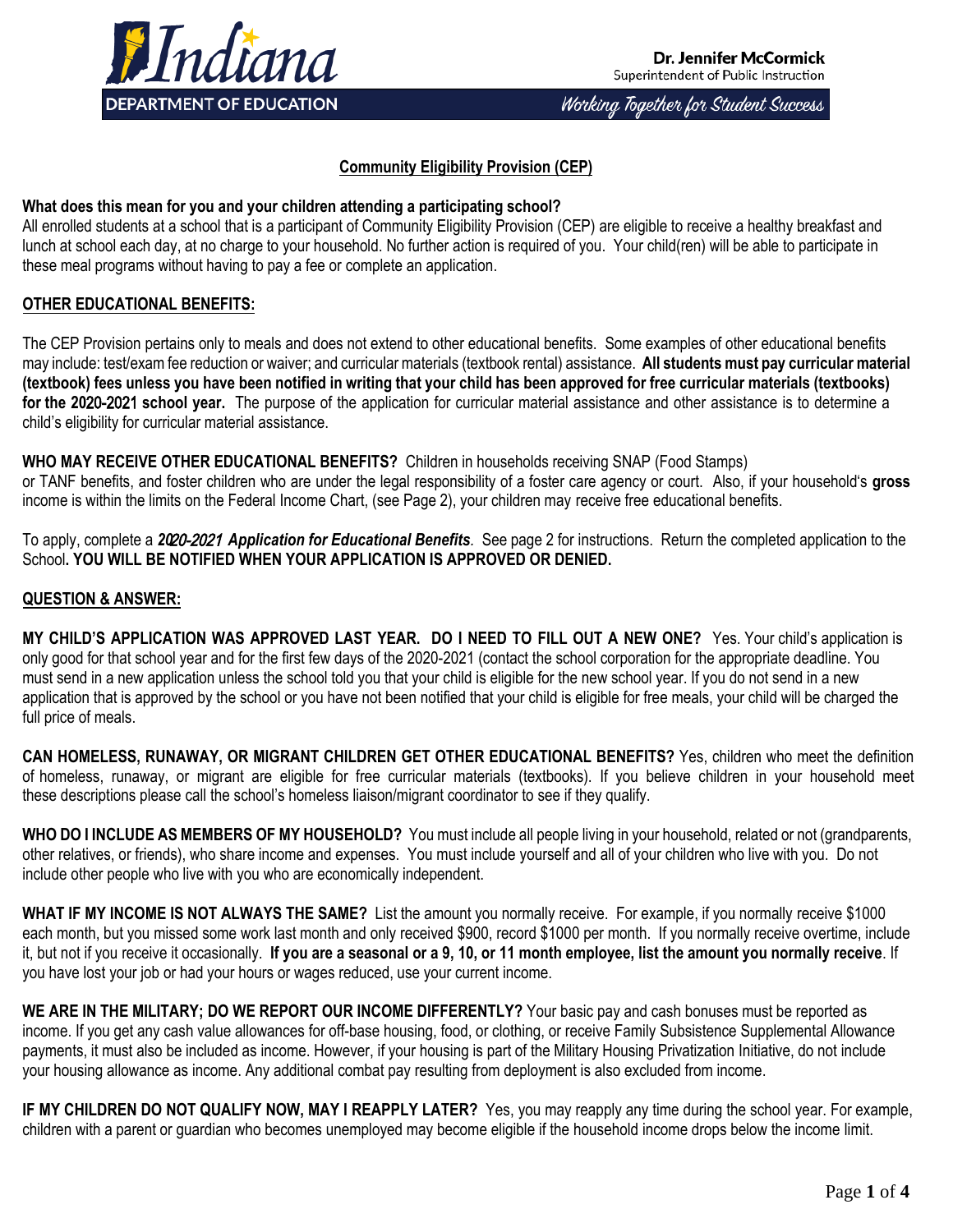

**Dr. Jennifer McCormick** Superintendent of Public Instruction

Working Together for Student Success

**MAY I APPLY IF SOMEONE IN MY HOUSEHOLD IS NOT A U.S. CITIZEN?** Yes. You, your children, or other household members do not have to be U.S. citizens to apply.

**WILL THE INFORMATION I GIVE BE CHECKED?** Yes, we may ask you to provide written proof of income to verify eligibility.

## **HOW TO APPLY FOR EDUCATIONAL BENEFITS School year 20**20-2021

Please follow the instructions below. We cannot process an application that is incomplete, so be sure to complete ALL required information. Please use black ink and **use one application per household.**

## **PART 1: LIST ALL HOUSEHOLD MEMBERS:**

- List the names of all household members
- Is the member living with parent or caretaker relative? Mark 'Yes' or 'No'
- Is the member a student? Mark 'Yes' or 'No'
- Only for students: the name of the child's school building, grade, birthdate
- Check the appropriate box if the child is a foster child, homeless, runaway, or migrant
- Check if the household member has no income
- If all children are foster children, skip to Part 5

## **PART 2: DO ANY HOUSEHOLD MEMBERS CURRENTLY PARTICIPATE IN SNAP OR TANF? If no one in your household participates In these programs, go to PART 3.**

 If anyone in your household (adult or child) has a valid SNAP or TANF case number, record the case number in the boxes**. (EBT, Hoosier Healthwise or Medicaid numbers DO NOT qualify a child for benefits.)**

**PART 3: IF ANY CHILD YOU ARE APPLYING FOR IS MIGRANT, HOMELESS, OR RUNAWAY:** Check the appropriate box and call the school's homeless liaison/migrant coordinator.

## **PART 4: REPORT INCOME FOR ANY HOUSEHOLD MEMBERS WHO HAVE A SOURCE OF INCOME:**

- List everyone **(related or unrelated)** living in your household who has any sources of income listed below
- For each household member list each type of gross income received. **Gross income is the amount earned before taxes and other deductions.** Report all income in whole dollars. Do not include cents. (See Sources of Income below)
- Mark how often the money is received weekly, every other week, twice a month, or monthly. **If the household has no income, leave all lines blank.**

### **PART 5: DO YOU WANT TO RECEIVE CURRICULAR MATERIAL ASSTANCE (TEXTBOOK RENTAL)? Mark 'Yes' or 'No'**

If this is left blank or 'No' is marked, the child will **not** receive curricular material assistance

## **PART 6: SIGNATURE:**

- Fill in the last four digits of the household member's Social Security Number
- **A parent/guardian must sign and date the application.** By signing the application, that household member is promising that all information has been truthfully and completely reported.

# **PART 7: RACE AND ETHNICITY:**

This section is optional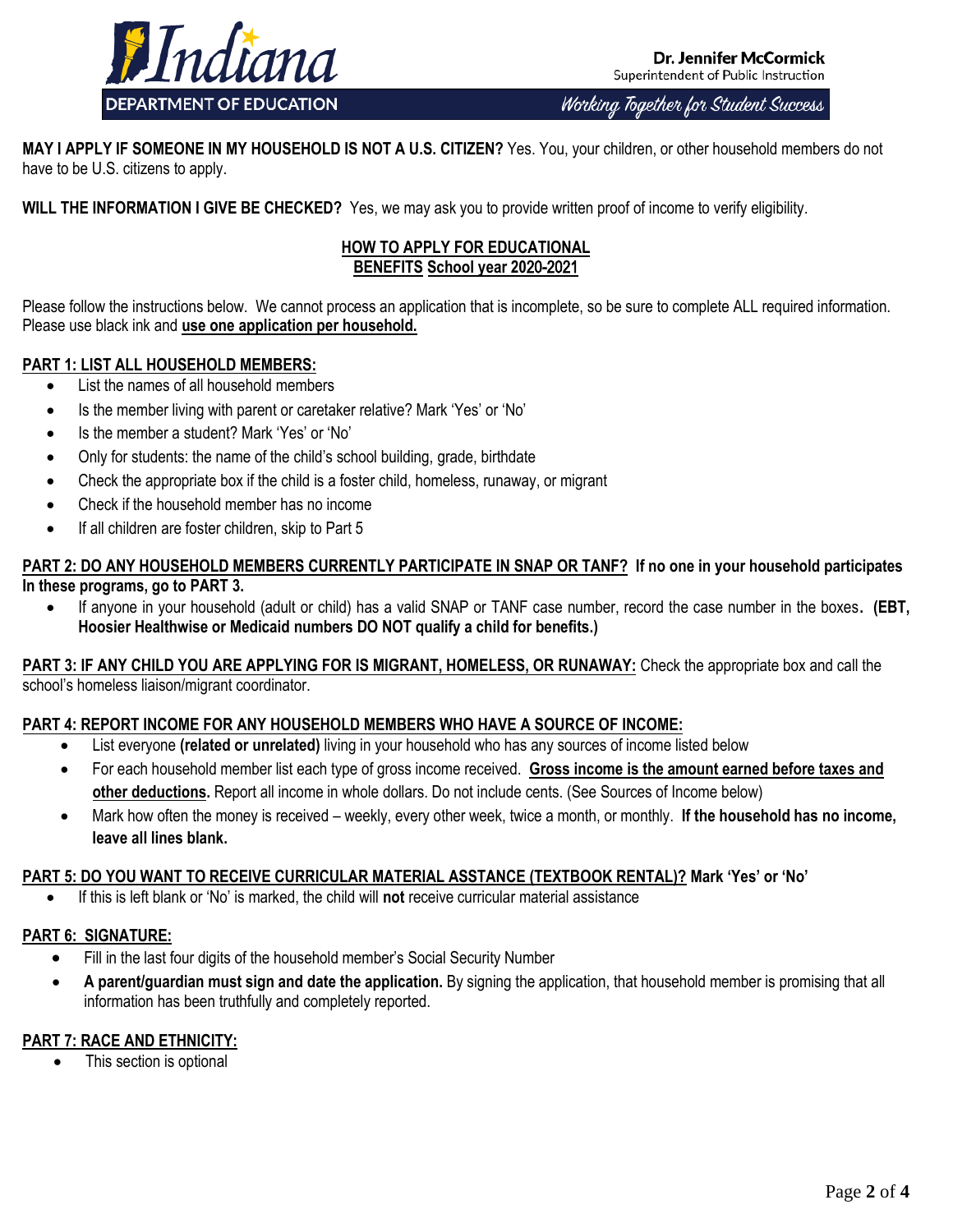

**Dr. Jennifer McCormick** Superintendent of Public Instruction

Working Together for Student Success

## **SOURCES OF ADULT INCOME**

**Earnings from Work—** Gross income from wages, salaries, cash bonuses / Net income from self-employment (farm or business) If you are in the U.S. Military--Basic pay and cash bonuses (do not include combat pay, FSSA or privatized housing allowances) / allowances for off-base housing, food, and clothing.

**Public Assistance//Child Support/Alimony—**Unemployment benefits / Worker's compensation / SSI / Cash assistance from State or local government / Alimony payments / Child support payments / Veteran's benefits

**Pensions/Retirement/All Other Income--**Social Security (including railroad retirement and black lung benefits) / Private Pensions or disability / Income from trusts or estates / Annuities / Investment income / Regular cash payments from outside household

## **SOURCES OF CHILD INCOME**

Earnings from work (regular full or part-time jobs / Social Security (Disability Payments or Survivor's Benefits) / Income from person's outside the household / Income from any other source.

## **PART 8: FOR INFORMATION ABOUT HOOSIER HEALTHWISE HEALTH INSURANCE, CALL 1-800-889-9949**

| FEDERAL ELIGIBILITY INCOME CHART For School Year 2020-2021 |          |       |        |  |  |  |  |
|------------------------------------------------------------|----------|-------|--------|--|--|--|--|
| Household size                                             | Yearly   |       | Weekly |  |  |  |  |
| $\overline{1}$                                             | 23,606   | 1,968 | 454    |  |  |  |  |
| $\overline{2}$                                             | 31,894   | 2,658 | 614    |  |  |  |  |
| $\overline{3}$                                             | 40,182   | 3,349 | 773    |  |  |  |  |
| $\overline{4}$                                             | 48,470   | 4,040 | 933    |  |  |  |  |
| 5                                                          | 56,758   | 4,730 | 1,092  |  |  |  |  |
| 6                                                          | 65,046   | 5,421 | 1,251  |  |  |  |  |
| $\overline{7}$                                             | 73,334   | 6,112 | 1,411  |  |  |  |  |
| 8                                                          | 81,622   | 6,802 | 1,570  |  |  |  |  |
| Each additional<br>person:                                 | $+8,288$ | +691  | $+160$ |  |  |  |  |

**Information Statement: This explains how we will use the information given to us.** The information contained in the application will be used to determine eligibility for textbook assistance under Indiana Code 20-33. You do not have to provide the information, but if you do not, we cannot approve your child for textbook assistance. You must include the last four digits of the social security number of the adult household member who signs the application. The last four digits of the social security number is not required when you apply on behalf of a foster child or you list a Supplemental Nutrition Assistance Program (SNAP), Temporary Assistance for Needy Families (TANF) Program or Food Distribution Program on Indian Reservations (FDPIR) case number or other FDPIR identifier for your child or when you indicate that the adult household member signing the application does not have a social security number. We will use your information to determine if your child is eligible for the State of Indiana school textbook assistance program. We MAY share your eligibility information with education, health, and nutrition programs to help them evaluate, fund, or determine benefits for their programs, auditors for program reviews, and law enforcement officials to help them look into violations of program rules.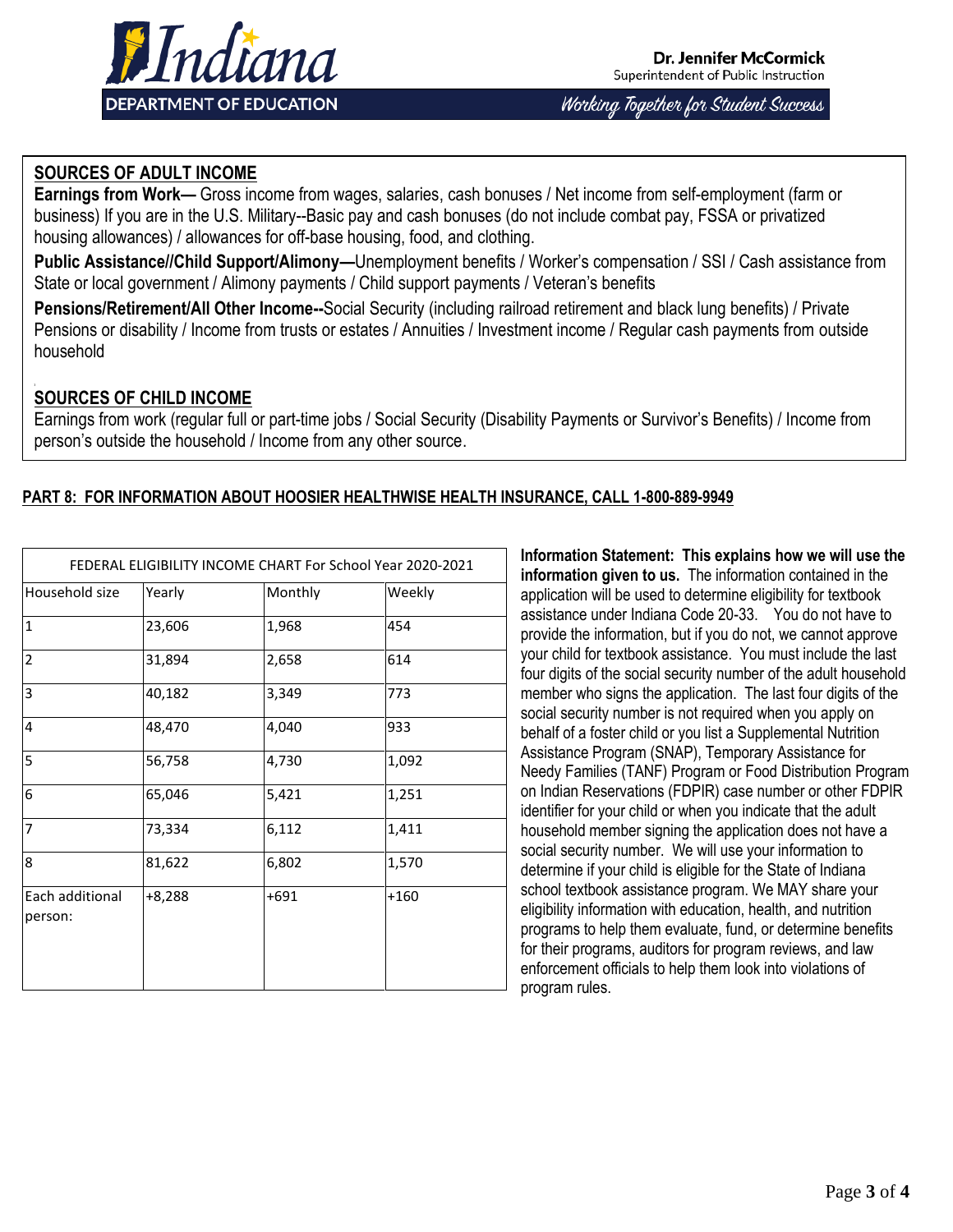

Dr. Jennifer McCormick Superintendent of Public Instruction

Working Together for Student Success

## **Non-discrimination Statement: This explains what to do if you believe you have been treated unfairly.**

In accordance with Federal civil rights law and U.S. Department of Agriculture (USDA) civil rights regulations and policies, the USDA, its Agencies, offices, and employees, and institutions participating in or administering USDA programs are prohibited from discriminating based on race, color, national origin, sex, disability, age, or reprisal or retaliation for prior civil rights activity in any program or activity conducted or funded by USDA. Persons with disabilities who require alternative means of communication for program information (e.g. Braille, large print, audiotape, American Sign Language, etc.), should contact the Agency (State or local) where they applied for benefits. Individuals who are deaf, hard of hearing or have speech disabilities may contact USDA through the Federal Relay Service at (800) 877-8339. Additionally, program information may be made available in languages other than English.

To file a program complaint of discrimination, complete the [USDA Program Discrimination Complaint Form,](http://www.ocio.usda.gov/sites/default/files/docs/2012/Complain_combined_6_8_12.pdf) (AD-3027) found online at: [http://www.ascr.usda.gov/complaint\\_filing\\_cust.html,](http://www.ascr.usda.gov/complaint_filing_cust.html) and at any USDA office, or write a letter addressed to USDA and provide in the letter all of the information requested in the form. To request a copy of the complaint form, call (866) 632-9992. Submit your completed form or letter to USDA by: (1) mail: U.S. Department of Agriculture , Office of the Assistant Secretary for Civil Rights, 1400 Independence Avenue, SW, Stop 9410, Washington, D.C. 20250-9410; (2) fax: (202) 690-7442; or (3) email[: program.intake@usda.gov.](mailto:program.intake@usda.gov)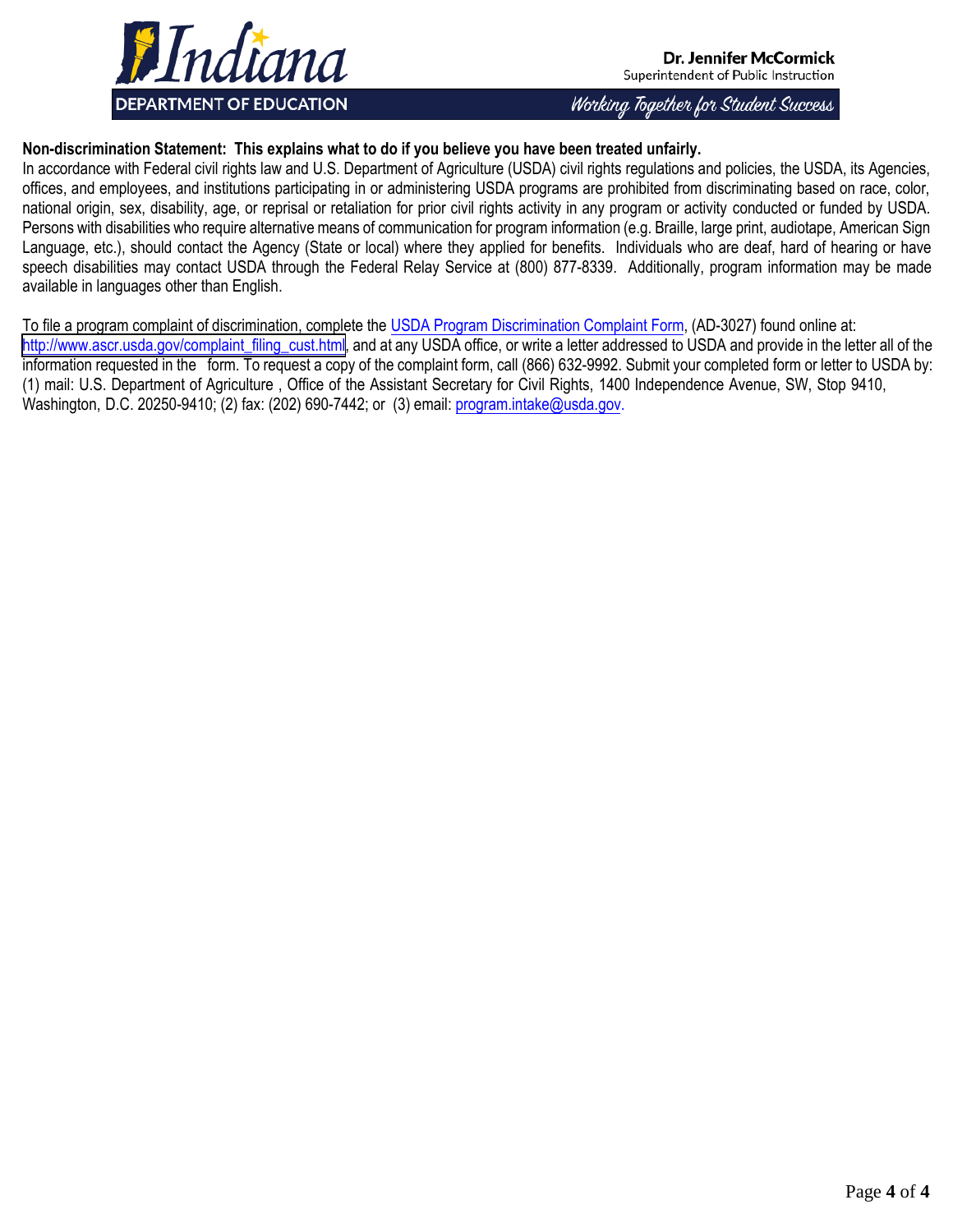| School Form No. 521 / 2020 |  |  |  |
|----------------------------|--|--|--|
|----------------------------|--|--|--|

Prescribed by State Board of Accounts

SCHOOL CORPORATION CORPORATION CORP. NUMBER

### APPLICATION FOR CURRICULAR MATERIAL ASSISTANCE AND OTHER ASSISTANCE

Effective July 1, 20\_\_\_\_\_\_- One Application per **Household** 

| $No \ \blacksquare$<br>Yes $\Box$<br>Yes I<br>No.                          |  |
|----------------------------------------------------------------------------|--|
| Yes $\Box$<br>Yes I<br>No $\Box$<br>No.                                    |  |
| Yes冖<br>No.<br>Yes $\Box$<br>No $\Gamma$                                   |  |
| No.<br>Yesl<br>$Yes \Box$<br>No L                                          |  |
| Yesl<br>No.<br>No l<br>Yes II                                              |  |
| Yes $\Box$<br>No <sub>1</sub><br>Yesl<br>No.                               |  |
| No <sub>1</sub><br>No.<br>Yes $\Box$<br>Yesl                               |  |
| No.<br>No<br>Yesl<br>Yes $\Box$                                            |  |
| Yes $\Box$ No $\Box$<br>Yesl<br>No.                                        |  |
| If ALL children listed above are foster children, skip to Part 5 and sign. |  |

Part 2. If any member of your household (student, adult or non-student) has a valid Food Stamp (SNAP) or TANF case number, please provide the name of the person who receives benefits, check the box indicating the benefit program, and enter the case number, then skip to Part 5. If no one receives these benefits, skip to Part 3.<br>Name: **Name: Food Stamp TANF Case Number: / / / / / / / / /**

### Part 3. If any child you are applying for is migrant, homeless, or runaway, check the appropriate box and call

| Part 4.                               |           | <b>Section 2</b>                                                                                                                                |                   |         |         |                |                         |         |       |         |                                                                                               |        |        |        |             |                  |        |      |        |         |
|---------------------------------------|-----------|-------------------------------------------------------------------------------------------------------------------------------------------------|-------------------|---------|---------|----------------|-------------------------|---------|-------|---------|-----------------------------------------------------------------------------------------------|--------|--------|--------|-------------|------------------|--------|------|--------|---------|
|                                       |           | TOTAL HOUSEHOLD GROSS INCOME (BEFORE DEDUCTIONS). LIST ALL INCOME ON THE SAME LINE AS THE PERSON                                                |                   |         |         |                |                         |         |       |         |                                                                                               |        |        |        |             |                  |        |      |        |         |
|                                       |           | WHO RECEIVES IT. CHECK THE BOX FOR HOW OFTEN IT IS RECEIVED. RECORD EACH INCOME ONLY ONCE.<br><b>GROSS INCOME and HOW OFTEN IT WAS RECEIVED</b> |                   |         |         |                |                         |         |       |         |                                                                                               |        |        |        |             |                  |        |      |        |         |
|                                       |           |                                                                                                                                                 |                   |         |         |                |                         |         |       |         | Examples: \$100 / monthly or \$100 / every 2 weeks or \$100 / twice a month or \$100 / weekly |        |        |        |             |                  |        |      |        |         |
|                                       |           |                                                                                                                                                 |                   |         |         |                |                         |         |       |         |                                                                                               |        |        |        |             |                  |        |      |        |         |
| <b>Section 1</b><br>Name of Household | Earnings  |                                                                                                                                                 |                   |         |         | Public         |                         |         |       |         | Pensions/                                                                                     |        |        |        |             | All Other Income |        |      |        |         |
| Member                                | from Work |                                                                                                                                                 | $\mathbf{\Omega}$ | $\prec$ |         | Assistance/    |                         |         |       |         | Retirement                                                                                    |        | $\sim$ |        |             |                  |        |      | ⋖      |         |
| (First and Last)                      |           | Weekly                                                                                                                                          | Every             | Twice.  | Monthly | Child Support/ | Weekly                  | Every 2 | Twice | Monthly |                                                                                               | Weekly | very   | Twice  | Monthly     |                  | Weekly | very | Twice. | Monthly |
|                                       |           |                                                                                                                                                 |                   |         |         | Alimony        |                         |         |       |         |                                                                                               |        |        |        |             |                  |        |      |        |         |
| Example: Jane Smith                   | \$200     | ⊡                                                                                                                                               | $\boxtimes$       | □       | $\Box$  | \$150          | $\overline{\mathbf{x}}$ | □       | п     | $\Box$  | \$100                                                                                         | о      | □      | $\Box$ | $\boxtimes$ | \$50             |        |      | □      | ⊠       |
|                                       |           |                                                                                                                                                 |                   |         |         | ۰ħ             |                         |         |       |         | - 35                                                                                          |        |        |        |             |                  |        |      |        |         |
| 2.                                    |           |                                                                                                                                                 |                   |         |         | ۰D.            |                         |         |       |         | - 35                                                                                          |        |        |        |             |                  |        |      |        |         |
| З.                                    |           |                                                                                                                                                 |                   |         |         |                |                         |         |       |         | - \$                                                                                          |        |        |        |             |                  |        |      |        |         |
| 4.                                    |           |                                                                                                                                                 |                   |         |         |                |                         |         |       |         |                                                                                               |        |        |        |             |                  |        |      |        |         |
| 5.                                    |           |                                                                                                                                                 |                   |         |         |                |                         |         |       |         |                                                                                               |        |        |        |             |                  |        |      |        |         |
| 6.                                    |           |                                                                                                                                                 |                   |         |         |                |                         |         |       |         |                                                                                               |        |        |        |             |                  |        |      |        |         |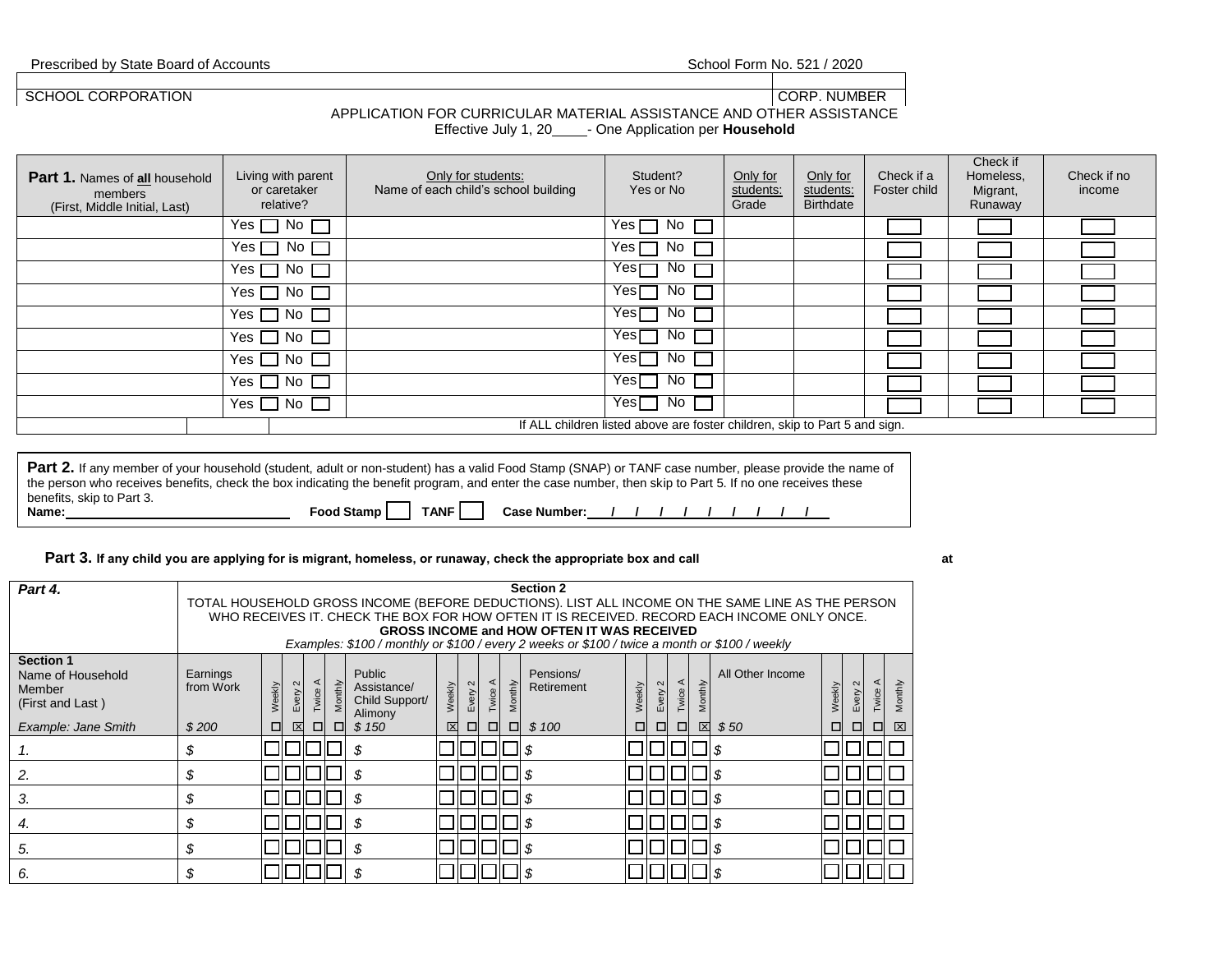| Part 5. Do you want to receive Curricular Material assistance? Yes  <br>No                                                                                                                                                                                                                                                                                                                                                                                                                                                                                                                                                                                                                                                                                                                                                                                                                        |                           |                                                                     |                     |                                                          |  |  |
|---------------------------------------------------------------------------------------------------------------------------------------------------------------------------------------------------------------------------------------------------------------------------------------------------------------------------------------------------------------------------------------------------------------------------------------------------------------------------------------------------------------------------------------------------------------------------------------------------------------------------------------------------------------------------------------------------------------------------------------------------------------------------------------------------------------------------------------------------------------------------------------------------|---------------------------|---------------------------------------------------------------------|---------------------|----------------------------------------------------------|--|--|
| Part 6. SIGNATURE: My signature below authorizes the release of information on this application for curricular material assistance. I give up<br>my right of confidentiality for this purpose only. The application may be subject to audit by the State of Indiana to determine student eligibility for<br>curricular materials. The application information may be shared with the Indiana Family and Social Services Administration pursuant to I.C. 20-<br>33-5-2 and I.C. 12-14-28-2, solely for purposes of complying with 45 C.F.R. PARTS 260 AND 265 and for the purpose of identifying children<br>who may qualify for free or low-cost health insurance under Medicaid or Hoosier Healthwise. I certify that I am the parent/guardian of the<br>child(ren) for whom application is being made and authorize the release of information for the purposes<br>outlined in the application. |                           | XXX-XX-                                                             |                     | School Use Only:<br>Approved<br>Denied<br>Not applicable |  |  |
| (Printed name)                                                                                                                                                                                                                                                                                                                                                                                                                                                                                                                                                                                                                                                                                                                                                                                                                                                                                    |                           | (last 4 digits of social security number)                           |                     |                                                          |  |  |
| (Signature of adult completing the form)                                                                                                                                                                                                                                                                                                                                                                                                                                                                                                                                                                                                                                                                                                                                                                                                                                                          |                           | (Today's date)                                                      |                     |                                                          |  |  |
| Part 7. RACE AND ETHNICITY:<br>Optional - You are not required to answer this question. No child will be discriminated against because of race, color, sex, national origin, age,<br>or disability.<br>Race (check one or more) :<br><b>□</b> Asian<br><b>Black or African American</b><br>$\Box$ American Indian or Alaska Native<br>□ Native Hawaiian or Other Pacific Islander<br>$\Box$ White                                                                                                                                                                                                                                                                                                                                                                                                                                                                                                 |                           | Mark one ethnicity:<br>Hispanic or Latino<br>Not Hispanic or Latino |                     |                                                          |  |  |
| Part 8. For information about Hoosier Healthwise health insurance, call 1-800-889-9949.                                                                                                                                                                                                                                                                                                                                                                                                                                                                                                                                                                                                                                                                                                                                                                                                           |                           |                                                                     |                     |                                                          |  |  |
| FOR SCHOOL USE ONLY - DO NOT WRITE BELOW THIS LINE                                                                                                                                                                                                                                                                                                                                                                                                                                                                                                                                                                                                                                                                                                                                                                                                                                                |                           |                                                                     |                     |                                                          |  |  |
| <b>INCOME CONVERSION to YEARLY:</b>                                                                                                                                                                                                                                                                                                                                                                                                                                                                                                                                                                                                                                                                                                                                                                                                                                                               | <b>WEEKLY INCOME X 52</b> |                                                                     |                     |                                                          |  |  |
| EVERY 2 WEEKS X 26                                                                                                                                                                                                                                                                                                                                                                                                                                                                                                                                                                                                                                                                                                                                                                                                                                                                                | TWICE A MONTH X 24        |                                                                     | MONTHLY INCOME X 12 |                                                          |  |  |